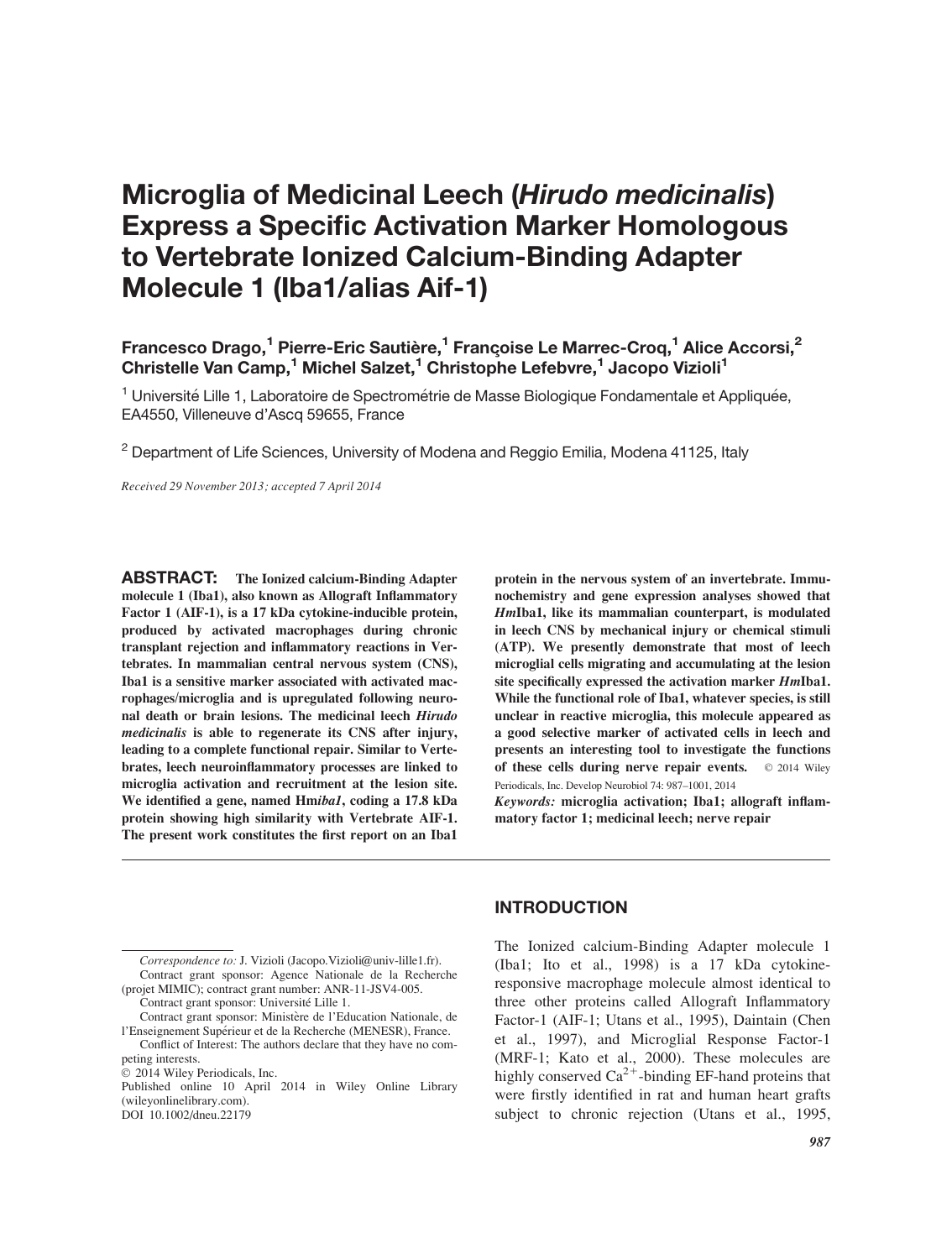1996). In Mammals, the action of proinflammatory factors like interferon-gamma (IFN- $\gamma$ ), induces the expression of AIF-1 in macrophages and neutrophils in a large number of pathologies such as inflammatory allograft rejections, autoimmune diseases, brain injuries, vasculopathies and cancer (Zhao et al., 2013). Although these proteins share a highly conserved amino acid sequence, their functional identity remains to be elucidated (Deininger et al., 2002). Recent reports showed that proteins of the AIF-1 superfamily, well distributed in Vertebrates, are also present in a few other groups of animals, including Sponges (Kruse et al., 1999), Mollusks (De Zoysa et al., 2010; Zhang et al., 2010, 2013; Li et al., 2012) and Echinoderms (Ovando et al., 2012). The comparison of such sequences shows a good similarity of protein primary structures, suggesting a significant conservation of functional properties of AIF-1 factors among Metazoa. Accumulated evidence indicated that AIF-1 exerts its functions in many organs and could be correlated with several kinds of inflammation-related diseases regulating macrophage activation. So far no receptors for AIF-1/Iba1 have been described either in Vertebrates or in Invertebrate species.

AIF-1 and its alternative forms MRF-1 and Iba1 are cell markers also expressed in monocytic lineage of the nervous systems of Vertebrates and are associated with several neuropathologies. In rat experimentally transplanted glioblastoma and gliosarcoma, AIF-1 expression was detected in activated macrophages/microglial cells either in compact or in infiltrative tumor (Deininger et al., 2000). In Mammals, the expression of iba1/aif-1 is linked to microglia activation and is induced after spinal cord injury (Schwab et al., 2001) or brain trauma (Beschorner et al., 2000). MRF-1, constitutively expressed in resting microglia, is upregulated in cultured rat cells exposed to ATP treatment (Kaya et al., 2002; Tanaka and Koike, 2002) and in response to neuronal apoptosis or necrosis (Tanaka et al., 2000). Iba1-positive macrophages/microglial cells were also observed in rat models of autoimmune diseases (e.g., encephalomyelitis, neuritis, and uveitis) (Schluesener et al., 1998). In the human brain, this protein is a sensitive marker for microglial activation correlated to the intensity of tissue damage both in inflammation and cerebral hypoxia (Postler et al., 2000). In neurobiology, this factor is mostly known as Iba1 and, together with CD11b (alias Ox42) and coronin-1a (Ahmed et al., 2007), constitutes an effective tool to identify reactive microglia in different pathologies or in vitro investigations. In particular, Iba1 is a diagnostic marker used for routine immunohistochemistry on

Developmental Neurobiology

either microglial cell lines or nerve pathologies like spinal cord injury (Dijkstra et al., 2000) and brain tumors (Tran et al., 1998). Iba1 crosslinks actin filaments and is located at membrane ruffles and phagocytic cups of activated macrophage/microglia (Ohsawa et al., 2000). However, its functions remain poorly investigated; the generation of Aif-1-null transgenic mice would permit a better understanding of the role of this gene on several inflammatory diseases (Casimiro et al., 2013).

The medicinal leech (Hirudo medicinalis) is a well-known model for the capacity of its central nervous system (CNS) to regenerate and restore normal function in response to injury. The leech CNS consists of a ventral nerve cord formed by segmental ganglia linked to each other by connective fibers. This structure contains a few, giant glial cells and thousands of resident microglial cells that are spread all along the nerve cord (Coggeshall and Fawcett, 1964; Jansen and Nicholls, 1972; Le Marrec-Croq et al., 2013). Unlike in Vertebrates, leech CNS does not possess any astrocytes or oligodendrocytes. Nerve repair events involve the action of resident microglia and begin with a rapid activation of microglial cells leading to a morphological modification and to their accumulation at the lesion site (Morgese et al., 1983; Le Marrec-Croq et al., 2013). ATP and NO are involved in microglia migration towards the site of injury (Duan et al., 2009; Arafah et al., 2013); the inhibition of these diffusible molecules reduces microglial accumulation, consequently delaying the sprouting of damaged axons (Ngu et al., 2007). Recent reports showed that microglia recruitment also depends on the action of cytokines (Schikorski et al., 2009; Croq et al., 2010) and complement-like factors (Tahtouh et al., 2009, 2012). Even if these reports supplied novel information for the comprehension of cell chemotaxis, the activation process remains unclear and no specific markers have been so far characterized in reactive microglia. This work contributes to dissect the mechanisms of activation and migration of microglia as well as to functionally characterize these cells during CNS repair in H. medicinalis. In this context, we focused our attention on the research of specific microglial markers permitting the identification of activated cells all along the nerve cord during healing processes. We identified in a Hirudo CNS Expressed Sequence Tag (EST) library a gene homologous to mammalian  $aif-1$ . This is, to our knowledge, the first report of such a factor in Invertebrate CNS. We studied the regulation of this gene, named Hmibal for Hirudo medicinalis Ionized calcium-Binding Adapter molecule 1 (alias  $H$ maif-1), and the distribution of the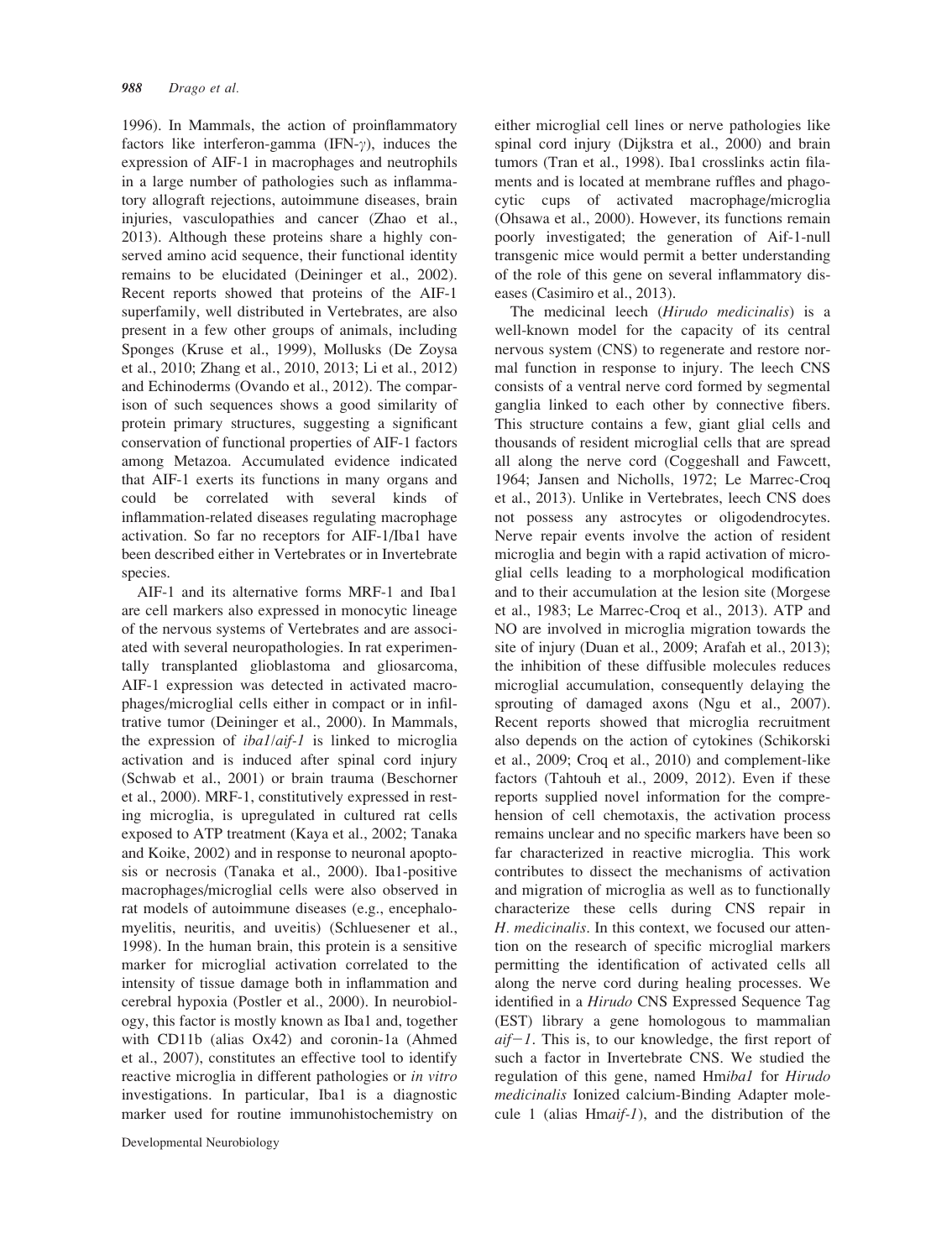

Figure 1 Leech CNS structure. Upper diagram shows the organization of leech CNS: segmental ganglia are represented with connective fibers as well as fused head (left) and tail (right) ganglia. Lower diagram details the structure of a ganglion and the adjacent connectives. Microglial cells surrounding neuron bodies are only represented in one packet of cells. On the left side is represented the accumulation of microglia in connectives following an experimental injury.

correlated proteins in microglia in leech CNS upon injury or ATP stimulation. This study established that Hmibal is an inducible gene expressed in the nerve cord of the leech and that this protein is selectively present in some activated microglial cells.

## MATERIALS AND METHODS

#### Leech CNS Structure and Preparation

The leech CNS (Fig. 1) consists of a ventral nerve cord containing 21 segmental ganglia and few merged head and tail ganglia. Such CNS is enveloped by a collagen sheath (outer capsule) and is located into a ventral blood sinus. Ganglia are linked to each other by hundreds of axons that form longitudinal nerves known as connectives (Coggeshall and Fawcett, 1964; Jansen and Nicholls, 1972). Smaller lateral nerves (lateral roots) connect ganglia with body sensory and effectory organs. Each ganglion contains about 400 neuron bodies arranged into six groups, each one enveloped by a single glial cell (packet glial cell). Two big glial cells are present the neuropil region (neuropil glial cells). Each connective fiber contains a single giant cell (connective macroglial cell) surrounding the axons. In leech CNS, a large population of microglial cells is spread all along the nerve cord and plays a crucial neurotrophic role. In the case of axotomy or inflammatory events, these

resident microglia migrate towards the site of lesion and their activity, so far largely unknown, is essential for nerve regeneration and functional recovery of the system (Jansen and Nicholls, 1972; Le Marrec-Croq et al., 2013). Unlike in Vertebrates, the leech CNS does not possess any astrocytes or oligodendrocytes. All protocols regarding the use of leeches were carried out in strict accordance with the French legislation and European Treaty, and were in compliance with the Helsinki Declaration. Adult leeches (Hirudo medicinalis) were purchased from Ricarimpex (Eysines, France) and maintained in artificial pond water for one week before use. Leech CNS were removed under sterile conditions from animals anaesthetized in 10% cold ethanol and rinsed in Ringer solution. CNS used in the experiments were lesioned by forceps crushing at the connective level and then incubated at different times at 18°C in complete L-15 medium (85% Leibovitz's L-15 Medium, Gibco, Invitrogen, Carlsbad, CA) complemented with  $2 \text{ mM } L$ -glutamine, 10 UI/mL penicillin, 10  $\mu$ g/mL streptomycin, 10 mM Hepes, 0.6% glucose, and 10% fetal calf serum).

## Hmiba1 cDNA Cloning

A gene homologous to Vertebrate aif-1, so named Hmaif-1 for Hirudo medicinalis aif-1, was identified in the EST database of H. medicinalis CNS (Hirudinea Genomics Consortium). The cDNA encoding the HmAIF-1 (GenBank accession number KF437461) was amplified by PCR from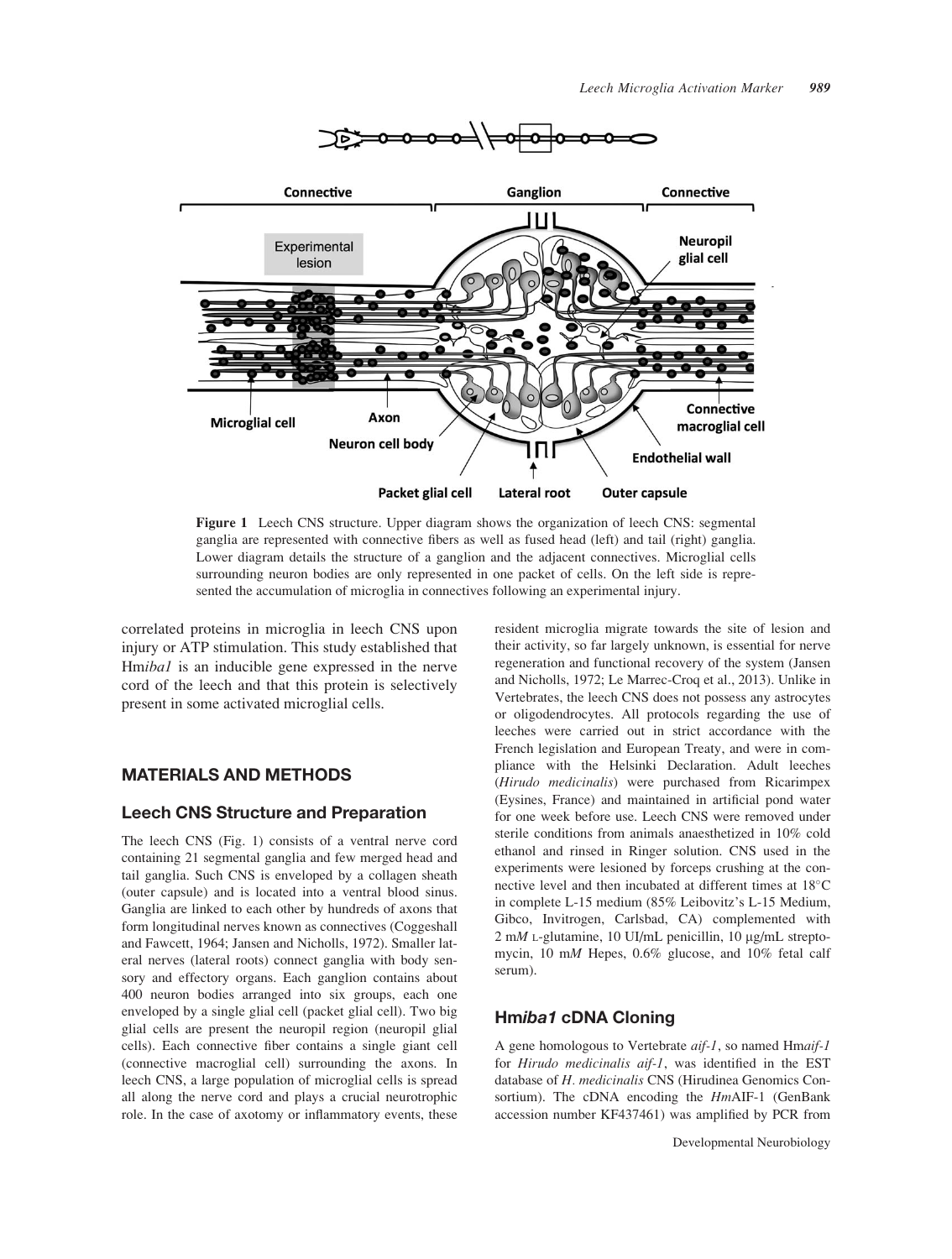total leech CNS cDNA as template. Amplification was performed using specific forward (5'CCCCGGATCCATGAG TTTGGACCTCAAAGAC3') and reverse (5'CCCCCT CGAGTCACTTCGTCCCACTGTTG3') primers containing restriction sites for further cloning in expression vectors. PCR amplifications were carried out on a Thermal Cycler (Mastercycler Gradient, Eppendorf, Hambourg, Germany) with 150 ng of cDNA in a solution containing 2 U of Platinum® Taq DNA Polymerase (Invitrogen, Carlsbad, CA), 10 mM of each PCR primer, 10 mM dNTPs, 1.5 mM MgCl<sub>2</sub>, and  $1\times$  of PCR buffer in a final volume of 50 µL. The reaction cycles were performed as follows: 94°C for 1 min, followed by 35 cycles of 30 s at  $94^{\circ}$ C, 30 s at 58°C, and 40 s at 72°C. A single PCR product was obtained and cloned into the pGEM T-easy vector (Promega, Madison, WI) following the manufacturer's protocol.

## Anti-HmIba1 Antibody Production

Specific polyclonal anti-HmIba1 antibodies were raised in rabbit (New Zealand White, SPF) against a synthetic peptide corresponding to the predicted N-terminal region  $(Met<sub>1</sub>-Lys<sub>16</sub>)$  of the *HmIba1* protein (Proteogenix, France). Ovalbumin was used as carrier molecule. Rabbit preimmune serum was collected before immunization and used for control experiments. Antibody validation was done by ELISA (Proteogenix, France) and by Western blotting.

## Western Blotting

Three isolated nerve cords were injured, rinsed (T0h) or cultured (T6h) in L-15 complete medium and pooled for protein extraction as previously described (Vergote et al., 2006). The same protocol was performed in ATP stimulation assays, starting with an incubation step  $(1 h at 18^{\circ}C)$  to expose the nerve cords to different concentrations of ATP (0.01, 0.05, 0.1, 0.5, and 1 mM). Samples were then rinsed, cultured for additional 5 h in L-15 complete medium and treated for protein extraction as above. For each experimental condition, SDS-PAGE were conducted with 11.5% polyacrylamide gel (Tastet et al., 2003). CNS protein extract (10  $\mu$ g) was homogenized (v/v) in Laemmli sample buffer and loaded on the gel. Migration was performed in TGS buffer pH 8.3 (25 mM Tris, 192 mM glycine, and 0.1% SDS). The gel was ran at 70 V for 15 min and at 140 V for 45 min. The separated proteins were transferred to  $\text{Amersham}^{\text{TM}}$  Hybond<sup>TM</sup>-ECL nitrocellulose membranes (GE Healthcare, France). The membrane was incubated for 30 min at RT in blocking solution (Tween 0.05% w/v, milk powder 5% w/v in PBS 0.1  $M$ , pH 7.2) and then overnight at 4°C in rabbit polyclonal anti-HmIba1 (1:20,000 in blocking solution containing 1% ovalbumin). In control experiments, anti-HmIba1 antibodies were substituted with rabbit preimmune serum (1:20,000). After rinsing with PBS-Tween, the membrane was incubated for 1 h at RT in secondary goat antirabbit polyclonal antibodies conjugated with horseradish peroxidase (Jackson Immunoresearch,

Developmental Neurobiology

West Grove, PA; dilution 1:20,000 in PBS-Tween). Finally, after another rinsing with PBS, immunoreactive bands were revealed using the ECL Kit SuperSignal West Dura ChemoLuminescent Substrate (Thermo Scientific, Rockford, IL). Chemiluminescence analyses were performed by ImageQuant LAS-4000 mini system (Fujifilm, Tokyo, Japan) and quantified by Multigauge software.

#### Whole Mount Immunohistochemistry

Single leech CNS were dissected out, experimentally injured by forceps crushing of connective fibers, and finally cultured in vitro in complete L-15 medium at  $18^{\circ}$ C for the following times: T0h, T6h, T24h, T3d, T7d, and T10d. In ATP-stimulation experiments, isolated nerve cords were crushed, incubated for 1 h in 0.1 or 1 mM ATP, then rinsed and incubated for 5 h or 23 h more in culture medium. Samples were fixed for 1 h at RT in 4% PFA, rinsed several time in PBS and permeabilized for 24 h at  $4^{\circ}$ C in 0.1 M glycine, 1% Triton X-100 in PBS. Nonspecific background staining was blocked with saturation buffer (1% Triton X-100, 3% normal donkey serum, 1% BSA, and 1% ovalbumin in PBS-glycine 0.1  $M$ ) for 5 h at 4°C. Samples were then incubated overnight at  $4^{\circ}$ C with primary anti-HmIba1 antibodies (1:5000) and mouse anti-gliarin monoclonal antibodies (mAb 9A8; Xu et al., 1999; 1:500) diluted in saturation buffer. Mouse monoclonal anti-gliarin antibody was kindly gifted by Dr J. Johansen (Iowa State University, IA). After rinsing with permeabilization solution, samples were incubated for 1 h at 37°C in secondary donkey antirabbit and antimouse antibodies (1:2000) conjugated with Alexa 488 or Alexa 555 (Invitrogen), respectively. Cell nuclei were counterstained with Hoechst 33342 (Invitrogen; 1:30,000) for 20 min at  $4^{\circ}$ C and samples were finally mounted on the slide in Vectashield Mounting Medium (Vector Laboratories, Burlingame, CA). Control experiments were performed following the same immunostaining protocol without the primary antibody or replacing the anti-HmIba1 antibodies with rabbit pre-immune serum. Sample observation was performed with a Zeiss LSM 700 Laser Scanning Confocal Microscope.

## Gene Expression Analysis

Leech CNS were dissected as described above and left for 1h in 1mM ATP in PBS at 18°C, rinsed and incubated for additional 5 h or 23 h in complete L-15 medium. The same procedure was done for control samples incubated 1 h in PBS or directly left in complete medium. All the experiments were performed on pools of nerve cords issued from three adult leeches cultured in the absence of peripheral immune system components and blood cells. For total RNA extraction, nerve cords were immersed in 500 µL of Qiazol (Qiagen, Hilden, Germany) into 2 mL tubes Precellys®24 (Bertin Technologies, France) pre-filled with 1.4 mm ceramic beads and homogenized by shaking (2 times for 45 s at 6500 rpm) in a Precellys®24 homogenizer (Bertin Technologies, France). RNA extraction was performed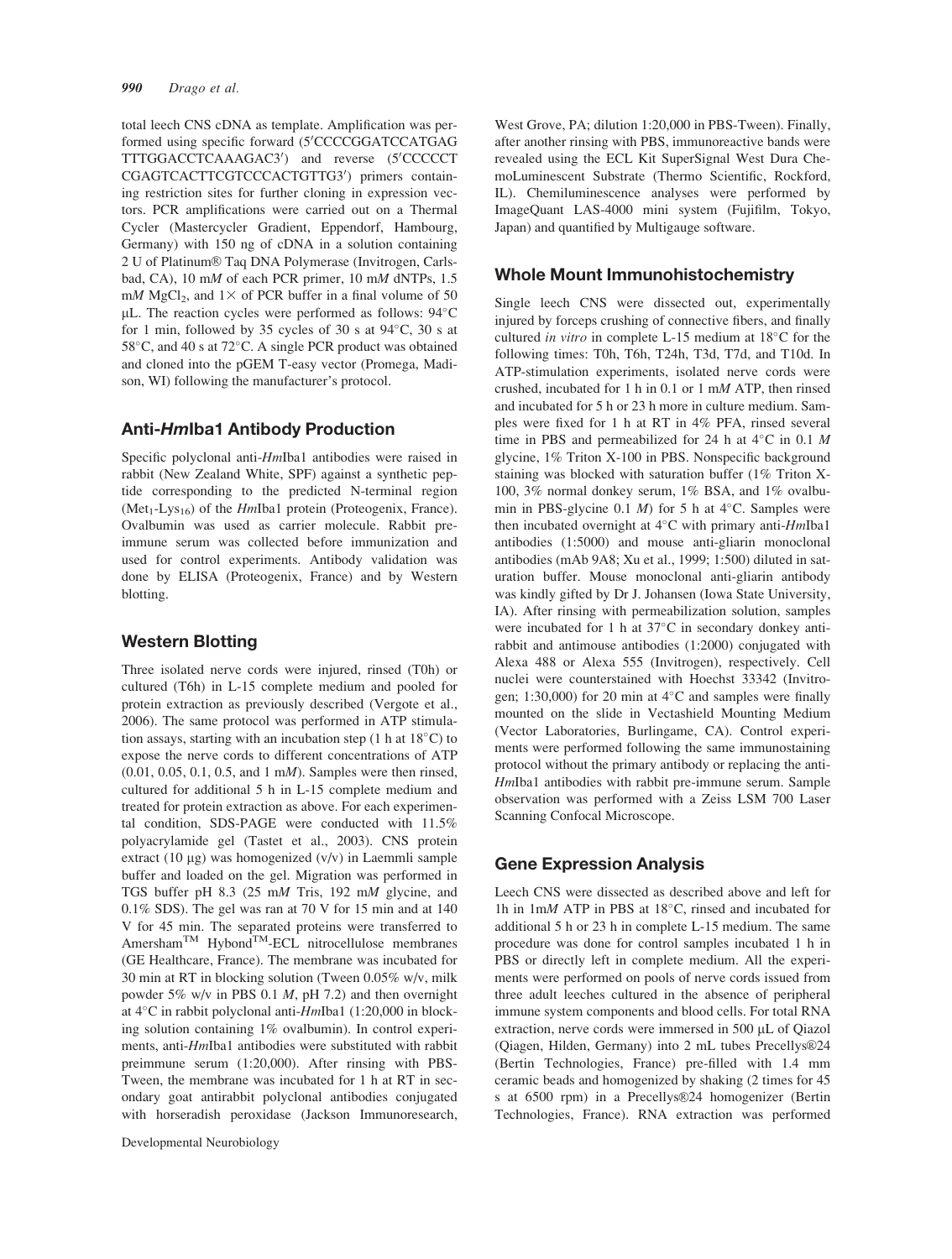according to manufacturer's protocol and suspended in RNase-free water. The extracted total RNA was treated with RQ1-DNase1 (Promega) to prevent contamination by genomic DNA.  $c$ DNA was generated from 2  $\mu$ g of total RNA using random primers and Superscript II Reverse Transcriptase kit (Invitrogen) in a final volume of 20  $\mu$ L. cDNA were treated with RNaseH (Promega) to optimize the amplification reaction product. Real-time quantitative PCR (qPCR) were performed with the Quantifast SG SYBR green PCR kit (Qiagen, Hilden, Germany) by combining 2  $\mu$ L of cDNA template (diluted 1:4), 2  $\mu$ L of primer mix (10  $\mu$ *M*) and 21  $\mu$ L of Master Mix in a final volume of  $25 \mu L$ . Specific primers were designed for the qPCR analyses for Hmibal gene (5'-ACAGGAACGATCTGCTACA C-3', 5'-TCACTTTCGATTCCTTTTCC-3') and for a leech 18s ribosomal protein gene, used as housekeeping reference (5'-GGAGGAGCGCGTTTATTAAG-3', 5' -GGGCACA CACTTGAAACATC-3'). The qPCR reactions were conducted on CFX 96 Real-Time System (Biorad, Richmond, CA) with the following conditions:  $5 \text{ min}$  at  $95^{\circ}$ C (1 cycle), 10 s at  $95^{\circ}$ C, and 30 s at  $56^{\circ}$ C (39 cycles) followed by a final melting curve to control the amplified specificity. Experiments were done on triplicate samples and repeated at least on two different sets of cDNA template. Analysis of relative gene expression of Hmiba1 was calculated using the  $2^{(-\Delta\Delta Ct)}$  method (Livak and Schmittgen, 2001). For each primer pair, the log of cDNA dilutions was plotted against the  $\Delta$ Ct values to validate the quantitative PCR assays (data not shown). Statistical analyses were performed by ANOVA Tukey's test using the GraphPad© Prism® 6.0 software.

#### RESULTS

#### Molecular Characterization of HmIba1

A cDNA sequence coding a gene homologous to mammal *ibal*, alias *aif-1*, was identified in the EST library from the leech CNS and the H. medicinalis genome (Macagno et al., 2010). Based on the available sequence, specific primers were designed and used for RT-PCR amplification. cDNA was then cloned and sequenced. The gene, named Hmiba1 (GenBank accession number KF437461), has a predicted full-length cDNA of 794 bp including 259 bp  $5'$  corresponding to the untranslated region (UTR) and  $126$  bp as  $3'$  UTR. The open reading frame (ORF) encodes a 155 amino acid protein devoid of putative signal peptide and with a calculated molecular mass of 17.87 kDa. The Hmibal genomic sequence revealed the presence of seven exons and six introns. The ORFs were 30, 60, 67, 42, 100, 63, and 103 bp in length from ORF1 to ORF7, respectively (data not shown). Analysis of the cDNA sequence predicted the presence of a central pair of  $Ca^{2+}$  binding EF-hand motifs (51–75 and 84–111

regions), typically present in the proteins belonging to the EF-hand family (Deininger et al., 2002; Fig. 2). HmIba1 shows some variability in the  $Ca^{2+}$  binding sites generally present in this family of proteins [Fig. 3(A)], lacking part of the eight conserved residues necessary to bind calcium in Vertebrates (Schulze et al., 2008). The HmIba1 putative amino acid sequence presents a 52% identity with the human protein and an average identity of 50.25 and 55% with other AIF-1 proteins of Vertebrates and invertebrates, respectively. Phylogenic analysis [Fig. 3(B)] indicates the presence of two groups of AIF-1 proteins in Metazoans, corresponding to invertebrate and vertebrate species. HmIba1 shows a closer relationship with molluscan than with other metazoan AIF-1 molecules.

#### HmIba1 Immunolocalization

Polyclonal antibodies were raised against the Nterminal region of the putative HmIba1 protein. Total CNS protein extracts from freshly dissected (T0h) and cultured (T6h) nerve cords were used for western blotting analyses. The result showed the presence of an immunoreactive band of  $\sim$ 18 kDa (Fig. 4) in both samples. This value corresponds to the predicted molecular weight of the *HmIba1* protein (17.87 kDa). In control experiments done with rabbit preimmune serum, no specific immunoreactive bands were observed. Protein quantification was established by comparing the absorbance of the signal per surface unit (AU/mm<sup>2</sup>). An increased amount of protein of around 65.6% was observed in T6h cultured samples  $(60.39 \pm 3.55$  AU/mm<sup>2</sup>) when compared to naïve (T0h) nerve cords  $(39.61 \pm 3.55 \text{ AU/mm}^2)$ .

The specific anti-*HmIba1* serum was also used for immunohistochemistry to assess the presence and localization of the protein on whole mounted CNS cultured at different times with or without ATP stimulation. To identify the glial cells in leech CNS, coimmunostaining were performed using polyclonal anti-HmIba1 and monoclonal anti-gliarin antibodies. Gliarin is a molecule belonging to intermediate filament protein superfamily, first described as a general marker of glial and microglial cells of leech CNS (Luthi et al., 1994; Xu et al., 1999). This anti-gliarin monoclonal antibody was recently used to observe and characterize the morphology of resting and migrating microglial cells in leech CNS (Jansen and Nicholls, 1972; Le Marrec-Croq et al., 2013). Time course experiments were performed on freshly dissected (T0h) or injured nerve cords cultured at various time points (from 6 h up to 10 days; Fig. 5). Microglial cells are resident cells evenly distributed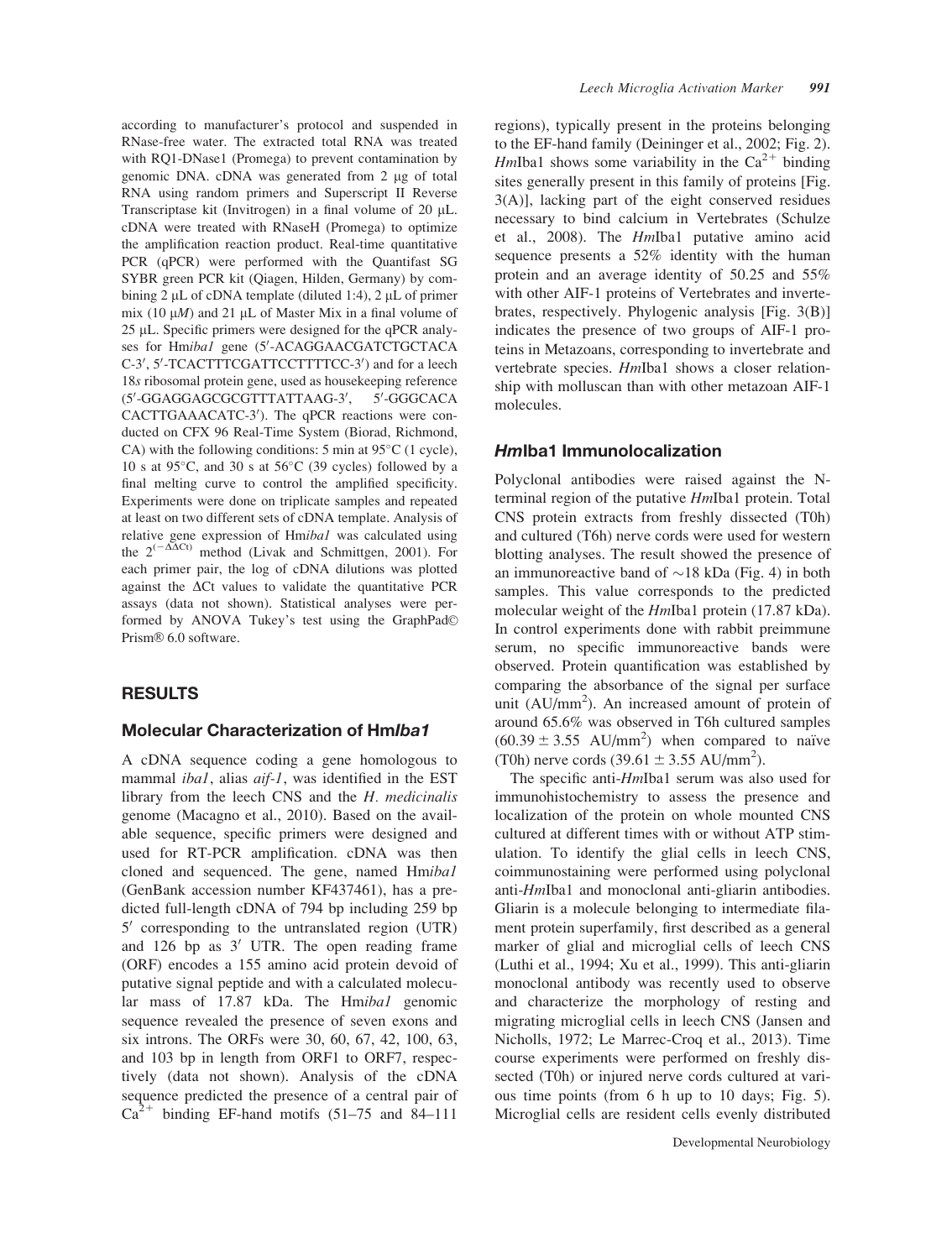| $\mathbf{1}$ |                                                               |                                                              |    |              |    |             |    |              |   |    |   |         |                |   |                         |    |   |    | agattcttttgaacgcttc |     |
|--------------|---------------------------------------------------------------|--------------------------------------------------------------|----|--------------|----|-------------|----|--------------|---|----|---|---------|----------------|---|-------------------------|----|---|----|---------------------|-----|
| 20           | tcgtctgcttcgtttagacaaagccttgagtgacttccgtaatattgctttattgaagcg  |                                                              |    |              |    |             |    |              |   |    |   |         |                |   |                         |    |   |    |                     |     |
| 80           |                                                               |                                                              |    |              |    |             |    |              |   |    |   |         |                |   |                         |    |   |    |                     |     |
| 140          | taattaatttttaaatcatcaattctgaggaggaagtttttagtatcgagggtagaaaga  |                                                              |    |              |    |             |    |              |   |    |   |         |                |   |                         |    |   |    |                     |     |
| 200          | atgagtttggacctcaaagacaagcagggtggaaagaacttcggcaaaatcaaacagcag  |                                                              |    |              |    |             |    |              |   |    |   |         |                |   |                         |    |   |    |                     |     |
| $\mathbf{1}$ | М<br>S                                                        | L.                                                           | D  | L            | К  | D           | Κ  | $\circ$      | G | G  | Κ | N       | F              | G | K                       | T. | К | O  | O                   |     |
| 260          | cagaacgacactctggatgaaatcaatcagcaatacttagaacacgagtcgtacaaggat  |                                                              |    |              |    |             |    |              |   |    |   |         |                |   |                         |    |   |    |                     |     |
| 21           | N<br>O                                                        | D                                                            | т  | т.           | D  | E           | т  | N            | o | O  | Y | т.      | E              | H | E                       | S  | Y | K  | D                   |     |
| 320          | gtcgaagatttggctgaaaaattggcaagctacaaaaaaacagttcgttgaatttgatctg |                                                              |    |              |    |             |    |              |   |    |   |         |                |   |                         |    |   |    |                     |     |
| 41           | E<br>v                                                        | D                                                            | L  | $\mathbf{A}$ | E  | К           | L  | $\mathbf{A}$ | S | Y  | K | K       | $\Omega$       | F | $\overline{\mathbf{V}}$ | E  | F | D  | L                   |     |
| 380          | gacaactcaggggacatagacttcatggagttgaagcagatgctggagaagattggccag  |                                                              |    |              |    |             |    |              |   |    |   |         |                |   |                         |    |   |    |                     |     |
| 61           | N<br>$\mathbf{D}$                                             | $\mathbf S$                                                  | G  | D            | T. | D           | F  | M            | E | L  | K | $\circ$ | M              | L | E                       | K  | I | G  | O                   |     |
| 440          | ccaaaaacacacctggagtgcaaaaaaatgatcaaagaggtcaacaaatcagacacagga  |                                                              |    |              |    |             |    |              |   |    |   |         |                |   |                         |    |   |    |                     |     |
| 81           | K<br>P                                                        | т                                                            | H  | L            | E  | $\mathbf C$ | K  | K            | M | T. | K | E       | $\overline{V}$ | N | K                       | S  | D | T  | G                   |     |
| 500          | acgatctgctacactgaattcctcgacatgatgctcggtgccaagaattctgtcctgaga  |                                                              |    |              |    |             |    |              |   |    |   |         |                |   |                         |    |   |    |                     |     |
| 101          | T<br>I                                                        | $\mathbf C$                                                  | Y  | T            | E  | F           | L  | D            | M | M  | г | G       | A              | K | N                       | S  | V | T. | $\mathbb R$         |     |
| 560          | ctaattctgctattcgaggagaaatcgaaaaaggaaaaggaatcgaaagtgaaaggaccc  |                                                              |    |              |    |             |    |              |   |    |   |         |                |   |                         |    |   |    |                     |     |
| 121          | т.<br>I                                                       | L                                                            | т. | F            | E  | E           | K  | S            | К | К  | E | К       | E              | S | K                       | v  | К | G  | P                   |     |
| 620          | ccgcccaaaaaaaccctggacgaactcctcaacagtgggacgaagtga              |                                                              |    |              |    |             |    |              |   |    |   |         |                |   |                         |    |   |    |                     |     |
| 141          | P<br>P                                                        | K                                                            | K  | т            | т. | D           | F. | т.           | L | N  | S | G       | T              | K | $^\star$                |    |   |    |                     | 155 |
| 668          |                                                               | aaaacaagtacaggacgtttctagcagtttaattatgaattattatttcattgtttgcaa |    |              |    |             |    |              |   |    |   |         |                |   |                         |    |   |    |                     |     |
| 728          |                                                               |                                                              |    |              |    |             |    |              |   |    |   |         |                |   |                         |    |   |    |                     |     |
| 788          | aaaaaa                                                        |                                                              |    |              |    |             |    |              |   |    |   |         |                |   |                         |    |   |    |                     | 793 |

Figure 2 Complete cDNA and putative primary sequence of leech Hmibal. Forward and reverse primer sequences used for amplification are underlined. Start and stop codons are in bold. The RNA polyadenylation signal sequence is double-underlined. The regions highlighted in gray represent the two predicted  $Ca^{2+}$  binding EF-hand motifs.

in segmental ganglia and in connective tissues. Hoechst dye counterstaining was used to identify the position of cell nuclei in CNS structures. This approach, coupled to confocal microscopy observation, permitted to associate single cell nuclei to cytoplasmic immunostaining located on different focal plans. In all the samples, the size and the distribution of HmIba1 immunopositive structures corresponded only to microglia and not to axon or giant glial cells. This element confirmed HmIba1 as a specific microglial marker. The description of results obtained on whole mount immunohistochemistry experiments is done separately for connective fibers and segmental ganglia. After the injury of CNS, microglial cells are activated and rapidly recruited at the lesion site. For this reason, we mainly focused the study of HmIba1 immunolocalization on connective regions. In naïve samples (T0h), a very little number of gliarin and HmIba1 positive cells were observed in the injured as well as in unlesioned regions of connectives [Fig.  $5(A)$ ]. In the following time points, a significant increase in the number of positive cells was detected at the lesion site postaxotomy. Cells concentrated at the injured area appeared spindle-shaped and showed

a high nucleus/cytoplasm ratio. Six hours post lesion, most of accumulated microglia were HmIba1-positive, while a little number of gliarin-expressing cells was observed [Fig. 5(B)]. Several  $HmIba1^+$  cells were visible at the periphery of the lesion, still moving towards the injury site. This situation was still present 24 h post-lesion [Fig. 5(C)]. The two markers colocalize in relatively few cells located at the site of injury or spread inside the connectives [inset of Fig. 5(C)]. In these cells, gliarin was mostly located in the perinuclear area while HmIba1 generally filled the periphery of the cytoplasm.

A similar immunostaining of cells gathered at the damaged area was observed up to 10 days later, with the accumulation peaking 3 days post lesion [Fig. 5(C–F)]. In samples cultured for 10 days, the amount of microglia accumulated at the injury site diminished and cells get a rounded shape [Fig. 5(F)]. Gliarin was mostly expressed in the first days after injury and was poorly observed in the following time points. In negative controls, CNS were treated with rabbit preimmune serum [Fig. 5(G)] and no positive signals were observed at any time point.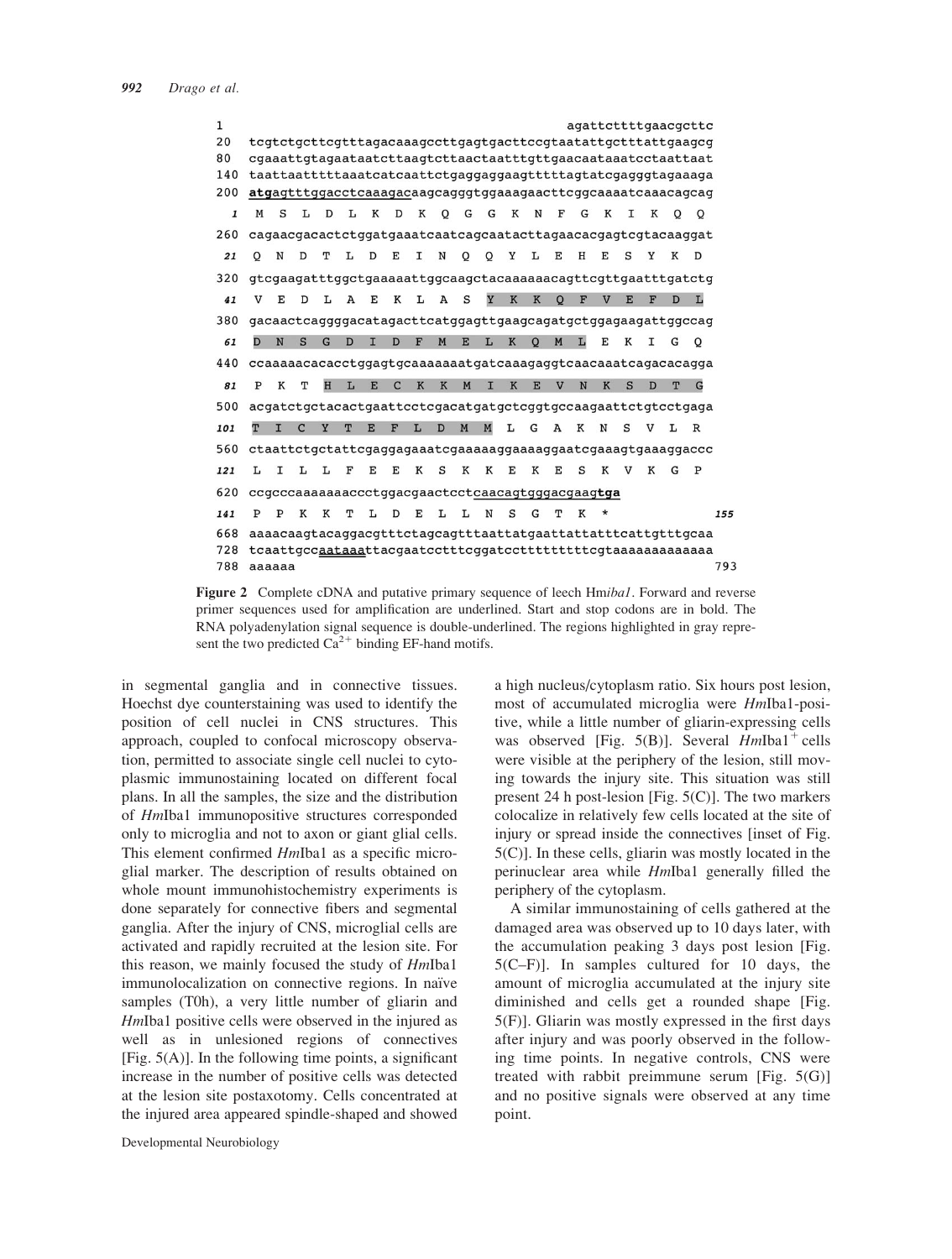

Figure 3 A: Multiple alignment of AIF-1 indicating identity between sequences from different selected species. Highlighted residues correspond to high identity rate between AIF-1 proteins (black =  $100\%$  and gray =  $80\%$ ). Lower rate values are indicated with black (60%) and gray ( $<50\%$ ) letters. The boxed sequences represent the EF-hand motifs and asterisks indicate Ca<sup>2+</sup> binding residues. B: Phylogenetic tree based on the primary structure of AIF-1 from the following species: Hirudo medicinalis (KF437461) Xenopus laevis (NP\_001086148), Pagrus major (BAA36938), Salmo salar (ACI69971), Crassostrea gigas (EKC34896), Sterechinus neumayeri (ACO40483), Pinctada martensi (JF929906), Haliotis discus hannai (ABH10674), Danio rerio (NP\_942571), Suberites domuncula (CAC38780), Venerupis philippinarum (ACU83234), Mus musculus (BAA28216), Homo sapiens (AAD18087), Bos taurus (AAK30155), and Sus scrofa (P81076). Node values indicate percent bootstrap confidence derived from 1000 replicates. The bar shows the genetic distance. Phylogenetic analysis was carried out by Geneious® Basic v6.1 software (Drummond et al., 2012).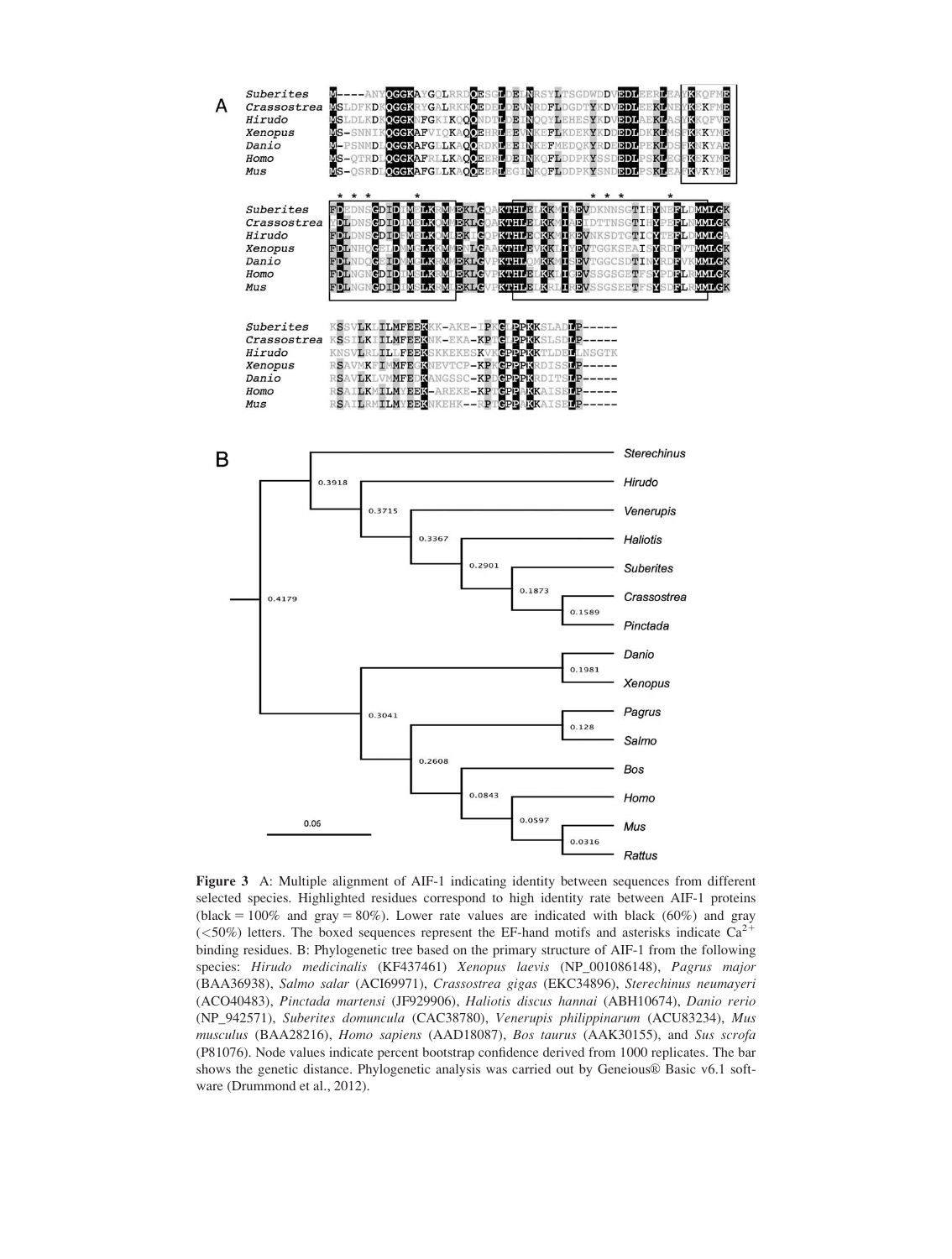

Figure 4 Western blot analysis performed using specific rabbit polyclonal anti-HmIba1 antibodies on protein extract (CNS) prepared from freshly dissected (T0h) and cultured (T6h) nerve cords. A specific immunoreactive band was detected at about 18 kDa, according to the molecular weight ladder (kDa). No specific signals were observed on the negative control experiments performed using primary rabbit preimmune serum.

In the ganglia of naïve nerve cords (T0h) very few microglial cells were HmIba1 positive [Fig. 5(H)]. A higher amount of *HmIba1* immunopositive cells was observed in the ganglia of cultured samples. This positivity peaked at T3d [Fig. 5(I)] and gradually decreased to the basal level in the following days (data not shown). The  $HmIba1^+$  cells, mostly located in the inter-neuronal spaces, had an elongated shape and occasionally displayed also immunoreactivity for gliarin. Interestingly, such immunostaining pattern was observed for segmental ganglia flanking the lesion. In all samples, gliarin was mainly present in largely ramified cells forming a network around neuron bodies.

Recent studies reported a direct link between ATP stimulation and microglial cell reactivity in leech (Duan et al., 2009), but the effects described were mostly associated with cell movement and migration. No evidence exists so far between ATP treatment and the expression of specific activation markers in such cells. In order to determine the effect of ATP on microglial cell activation and estimate the possible variation in HmIba1 production and cell distribution, we performed some assays stimulating nerve cords with ATP. Immunohistochemistry with anti-gliarin and anti-HmIba1 was performed on leech CNS dissected and injured, stimulated with 0.1 mM ATP or 1 mM ATP and incubated for additional times in culture medium (Fig. 6). The same treatment was used for control samples, not exposed to ATP. Colocalization for gliarin and HmIba1 was detected in some microglial cells spread in untreated connective fibers [Fig. 6(A,B)]. In ATP-treated nerve cords, microglial cells normally accumulated at the crushed areas and the immunostaining results did not differ from that

Developmental Neurobiology

reported for the untreated samples of Figure 5 (not shown). At T6h post 0.1 mM ATP-treatment [Fig. 6(C)] we did not detect significant variations of HmIba1 in connective microglia while an increased number of cells resulted  $HmIba1^+$  at T24h [Fig. 6(D)]. A stronger enhancement of HmIba1 was detected in the microglia of 1 mM ATP-treated nerve cords [Fig. 6(E)]. Lined between axons and spread along the nerve cord, these  $HmIba1<sup>+</sup>$  cells looked stretched, with a flattened nucleus and in contact with each other through their elongated cytoplasmic ends [inset of Fig.  $6(E)$ ]. In untreated ganglia [Fig. 6(G,H)], at T6h and T24h, the distribution of HmIba1 and gliarin was comparable to that described above for cultured CNS (Fig. 5). As observed in connectives, an increase of interneuronal HmIba1-positive cells was observed in segmental ganglia after 0.1 mM ATP stimulation at T6h and at T24h compared with untreated samples [Fig.  $6(I,J)$ ]. Interestingly, a considerable enhancement of HmIba1 immunostaining was observed for ganglia exposed to 1 mM ATP, while such treatment had a poor effect on gliarin distribution all along the nerve cord [Fig.  $6(K)$ ]. Negative control samples, treated with rabbit preimmune serum, did not show immunostaining reaction [Fig.  $6(F,L)$ ].

## Hmiba1 Gene Expression

ATP plays a significant role in microglia activation stimulating cell migration in mouse (Miller and Stella, 2009); the same effect was also observed in leech (Duan et al., 2009). In addition, 1 mM ATP greatly upregulates the expression of MRF-1 (alias AIF-1/Iba1) protein in cultured rat microglia (Tanaka and Koike, 2002). Based on these data, we investigated by real-time quantitative PCR the effect of Hmibal in leech CNS upon 1 mM ATP stimulation. Freshly dissected nerve cords were experimentally crushed and bathed with ATP or vehicle PBS. Control samples were maintained in culture medium. The CNS were then cultured for additional 5 h or 23 h and used for total RNA extraction. Quantitative PCR results (Fig. 7) showed that Hmibal gene is expressed in cultured leech CNS. The rate of expression at T0h (freshly dissected nerve cords) was arbitrarily fixed to 1. In the different experiments, the amount of transcript decreased of about 37–40% after a few hours (T6h) of culture ex vivo and remained stable at least up to 24 h later in control and in PBStreated nerve cords. The Hmibal gene resulted upregulated 6 h after stimulation with ATP, with a 6 fold increase of RNA amount relative to T0h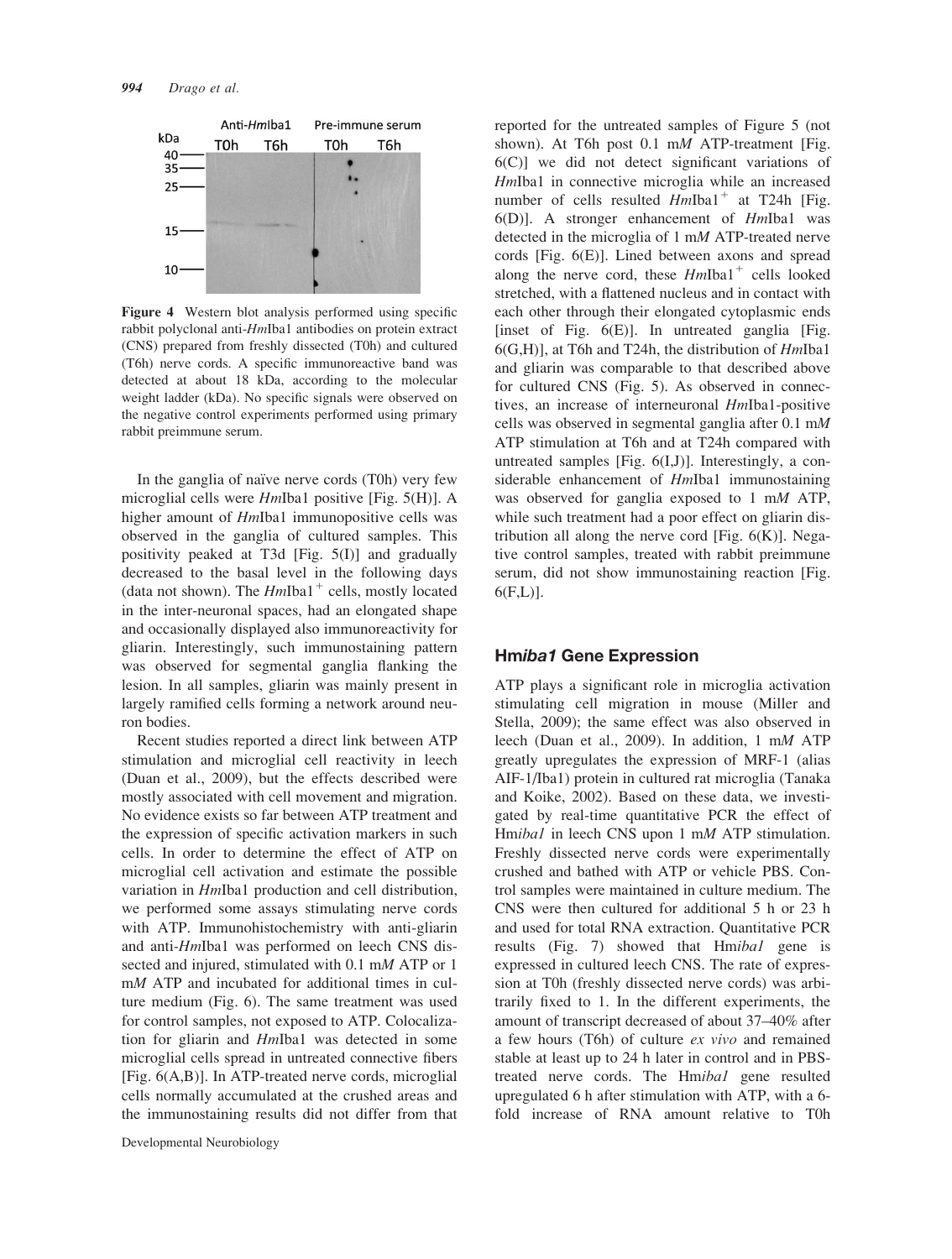

Figure 5 Immunohistochemistry on whole mounted leech CNS. Samples were injured and incubated at different time points (T0 hour, 1, 3, 7, and 10 days). Double immunostaining was carried out with anti-HmIba1 (green) and antigliarin (red) antibodies that specifically labeled microglia. Cell nuclei were counterstained with Hoechst 33342 (white). A–F: Immunochemistry on lesioned connectives performed at different time points showing the accumulation of immunopositive microglia at the site of axotomy. The inset of Figure C shows a detail of  $HmIba1$  and gliarin colocalization inside some elongated microglial cells. The inset of Figure F displays the rounded morphology of residual HmIba1 positive cells accumulated at the lesion site. G: Control experiment on injured connective done with primary rabbit pre-immune serum (PIS); similar controls were performed for all the experimental conditions (not shown). H-I: Anti-HmIba1 and anti-gliarin immunostaining of a naïve (T0h) and a cultured (T3d) segmental ganglion. Some neuron bodies in the ganglia are labeled (n). In the bottom, a schematic representation of leech CNS indicating (boxes) the connectives lesion site and ganglion area illustrated in Figures A–G and H–I, respectively. Picture brightness was slightly and homogeneously modified to improve the visibility of cell nuclei or unstained tissue background. Scale bars correspond to 20  $\mu$ m.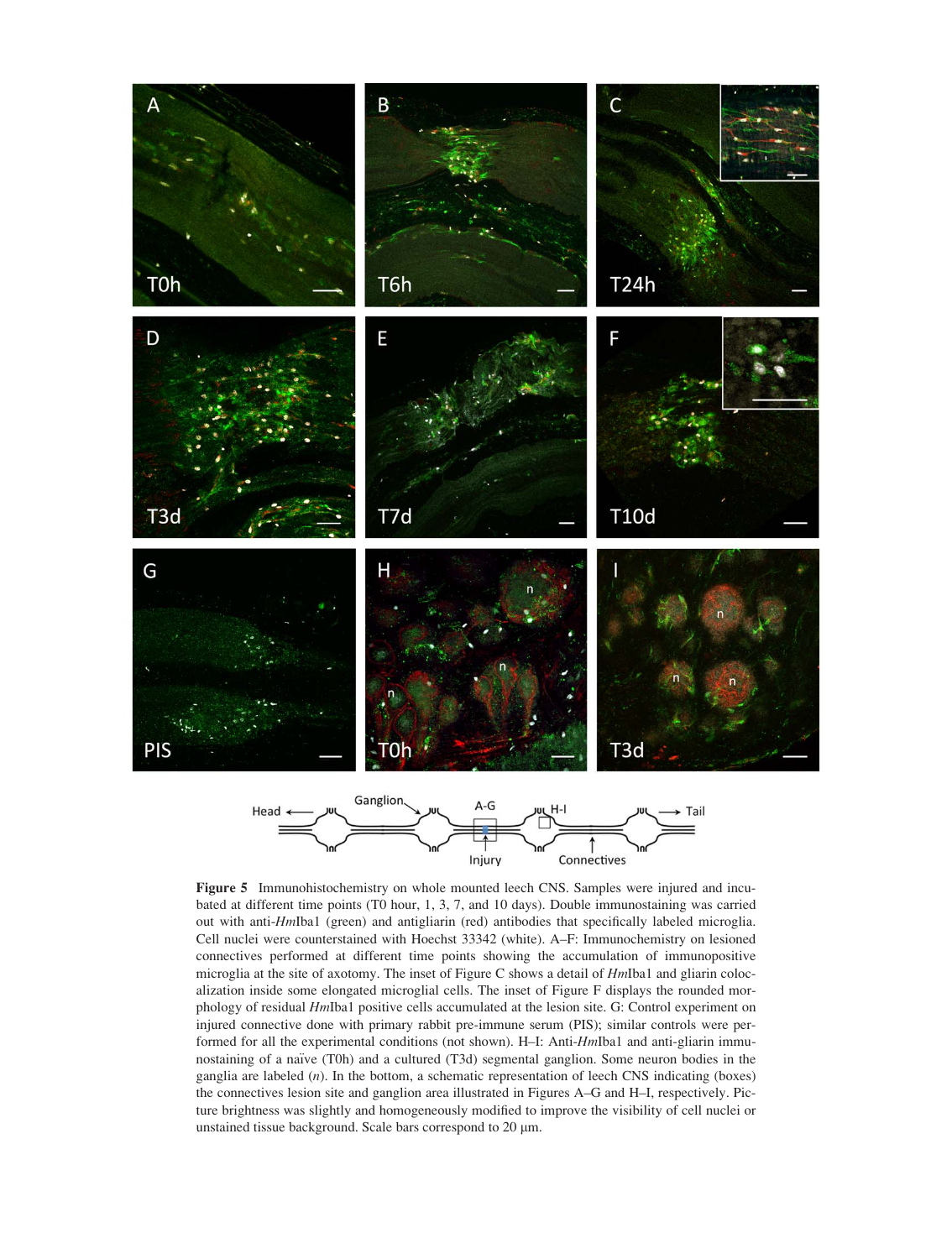

Figure 6 Immunohistochemistry on whole mounted CNS upon ATP stimulation. Injured nerve cords were incubated for 1 h in ATP before a recovering step (5 h or 23 h) in culture medium, fixation, and immunostaining. Control samples were simply incubated in culture medium after injury. Double immunostaining was performed with anti-HmIba1 (green) and antigliarin (red) antibodies as above. Cell nuclei were counterstained with Hoechst 33,342 (white). Figures A-E show the immunostaining on connectives unstimulated  $(A, B)$  and treated with ATP 0.1 mM (C, D) or 1 mM (E). Insets of Figures A, C, and E show a detail of immunopositive cells at T6h. G–K: display the effects on segmental ganglia of the same treatments described above. Experimental negative controls were performed on 24 h-cultured nerve cords using rabbit preimmune serum (PIS) (F, L). Some of the neuron cell bodies were labeled  $(n)$  in  $(L)$ . Picture brightness was slightly and homogeneously modified to make better visible cells nuclei or unstained tissue background. Scale bars correspond to  $20 \mu m$ .

expression. This overexpression is still present at T24h with a 2.5-fold increase.

## **DISCUSSION**

In adult mammals, brain resident ramified/resting microglia become activated by modifying their morphology to amoeboid shape in response to infection, injury or inflammation of the nervous system. Reactive microglia proliferate, phagocytize degenerating elements and release either cytotoxic agents or cytokines (Imura et al., 2013). Interestingly, similar events also occur in leech CNS, where activated

microglia are able to change morphology modifying their shape (Bernhardi and Nicholls, 1999; Kettenmann et al., 2011; Le Marrec-Croq et al., 2013). Activation firstly involves a retraction of filopodia, transforming microglia into globular-shaped cells, followed by the acquisition of an elongated morphology during the migration. These cells, as reported in the present article, get a spindle shape [see inset Fig. 6(E)] and migrate along axon fibers to reach the lesion point. Several days following the injury, cells accumulated at the lesion return to a rounded morphology [see inset Fig. 5(F)] (Le Marrec-Croq et al., 2013). An opposite modification in morphology, from rounded to ramified shape, was described for cultured microglial cells exposed to conditioned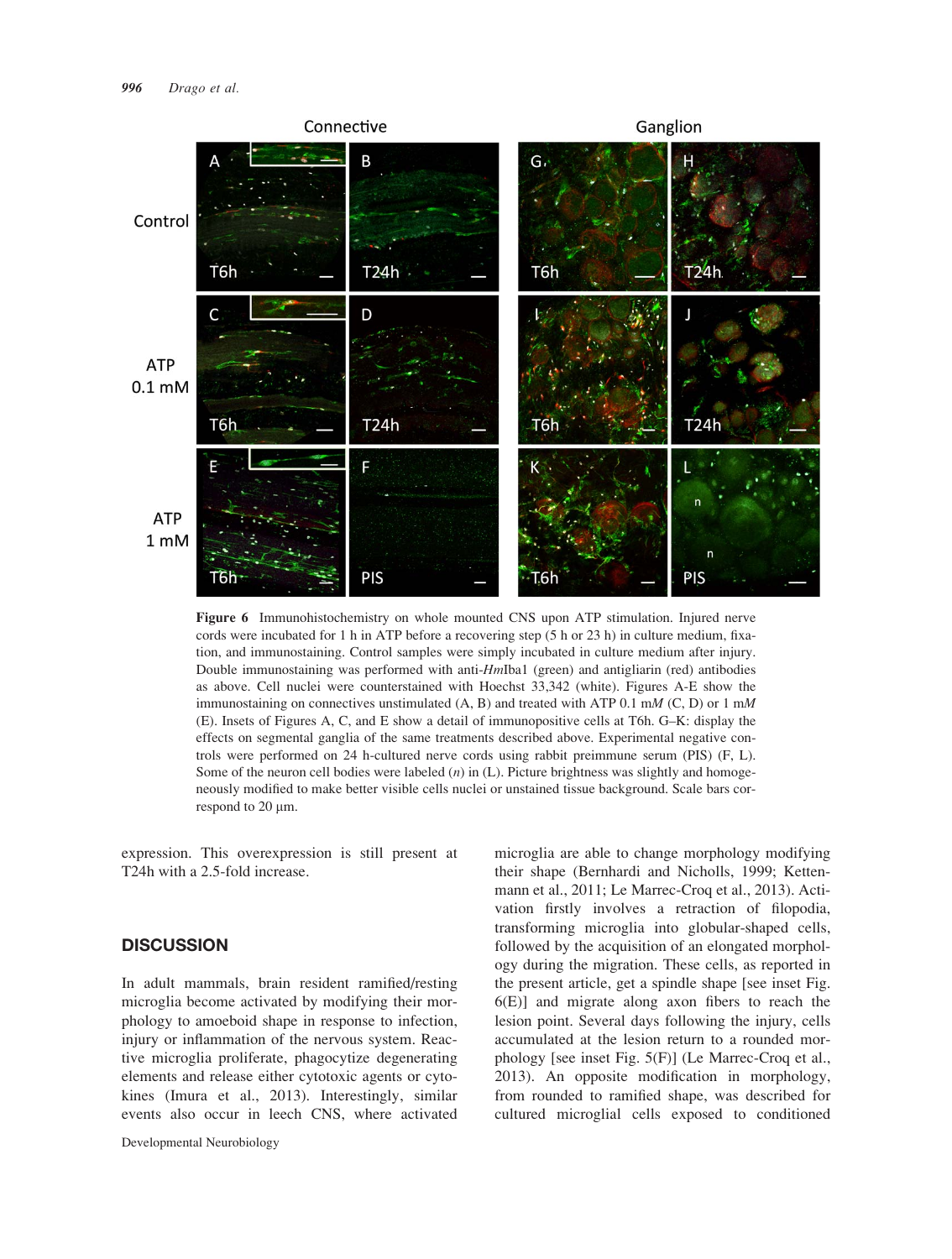

Figure 7 Real time qPCR quantification of the expression level of Hmiba1 in leech CNS upon ATP stimulation. Experiments were done comparing injured nerve cords cultured in L15 complete medium (black) with those incubated 1 h in PBS (white) or 1 mM ATP (gray), before a recovering period (5 h or 23 h) in culture medium. The relative amounts of transcripts were calculated by the  $\Delta \Delta C_t$ method. A leech 18S ribosomal gene was used as internal reference. Statistical analyses were performed on data standardized against T0h control samples arbitrarily set to 1. Significance (\* $p < 0.05$ , \*\* $p < 0.01$  vs. Control) was calculated by ANOVA Tukey's test (bar represents standard error).

medium issued from injured nerve cords (Bernhardi and Nicholls, 1999). These data highlight the plasticity of leech microglia permitting the shifting from resting to activated state upon different physiological stimuli. In addition leech microglia phagocytize and express cytokines (Le Marrec-Croq et al., 2013), showing an intriguing functional convergence with mammalian cells. Nevertheless, major differences distinguish these two systems: leech CNS lacks glial cells like astrocytes and oligodendrocytes. In addition, infiltrating macrophages are almost absent in this organism, because very few blood cells penetrate the injured nervous system (Boidin-Wichlacz et al., 2012). Therefore, the inflammatory control is exclusively exerted by the resident microglia that are the main sentinels monitoring CNS immune response. Moreover, neurectomy permits the export and culture ex vivo of the leech nerve cord, avoiding penetrating cells from blood circulation. These elements make the Hirudo CNS a good model to dissect out the role of resident microglia in inflammatory and healing events. In this context, we focused our researches on mechanisms inducing microglial cell activation and migration. These processes are quite complex and partially influenced by the action of diffusible factors, like ATP and NO (Duan et al., 2009). Microglia che-

motaxis was shown to depend on the axonal release of cytokines (HmEMAPII and HmIL-16; Schikorski et al., 2009; Croq et al., 2010) or complement-like factors (HmC1q; Tahtouh et al., 2009, 2012; Le Marrec-Croq et al., 2014). This recruitment may be linked to the differential expression of specific receptors at the surface of microglial cell subsets (Le Marrec-Croq et al., 2013). Because of the similarities of leech and mammalian microglia described above, we looked for possible activation markers in H. medicinalis during neuroinflammatory events. In Mammals, Iba1 is a marker selectively expressed in reactive microglia. This molecule is generally known as Allograft Inflammatory Factor 1 (AIF-1) in nonnervous tissues and constitutes a well-established macrophage marker. We identified a gene homologous to human iba1 in the EST library of leech CNS. This gene, named Hmibal (alias Hmaif-1), codes a protein presenting two putative  $Ca^{2+}$ -binding EFhand motifs, typically present in the AIF-1 family members. The residues responsible for  $Ca^{2+}$ -binding properties are not fully conserved in HmIba1. Amino acid substitutions in these motifs have already been pointed out in other vertebrate (Deininger et al., 2002) and invertebrate AIF-1 (Ovando et al., 2012), but the functional role of such modifications remains largely unknown. Most of the proteins belonging to the AIF-1 family have been reported and studied in Mammals, even if homologs were identified in nonmammalian Vertebrates, like amphibians, birds and several boney fishes. Their characterization remains extremely limited in invertebrates. AIF-1 was initially described in marine sponges (Porifera) where this molecule is involved, as in Mammals, in immune cell activation. This was the first documentation for a cytokine-mediated alloimmune response in invertebrates (Kruse et al., 1999). A molecule homologous to AIF-1 was recently characterized in the Antarctic sea urchin Sterechinus neumayeri (Echinoderms). This molecule was shown to be induced in coelomocytes exposed to bacterial challenge (Ovando et al., 2012). Invertebrate AIF-1–like molecules were mainly described in Mollusks, notably in Gastropods (De Zoysa et al., 2010) and Bivalves (Zhang et al., 2010, 2013; Li et al., 2012). In these animals, the respective AIF-1 genes are expressed in a variety of unstimulated tissues, suggesting a role not necessarily linked to allogenic or immune inflammation and are upregulated in different organs upon bacterial challenge. Phylogenetic analysis showed that leech HmIba1 is more closely related to molluscan than to other animal AIF-1. This observation is consistent with the evolutionary proximity of Annelids and Mollusks, grouped in the Lophotrochozoan taxon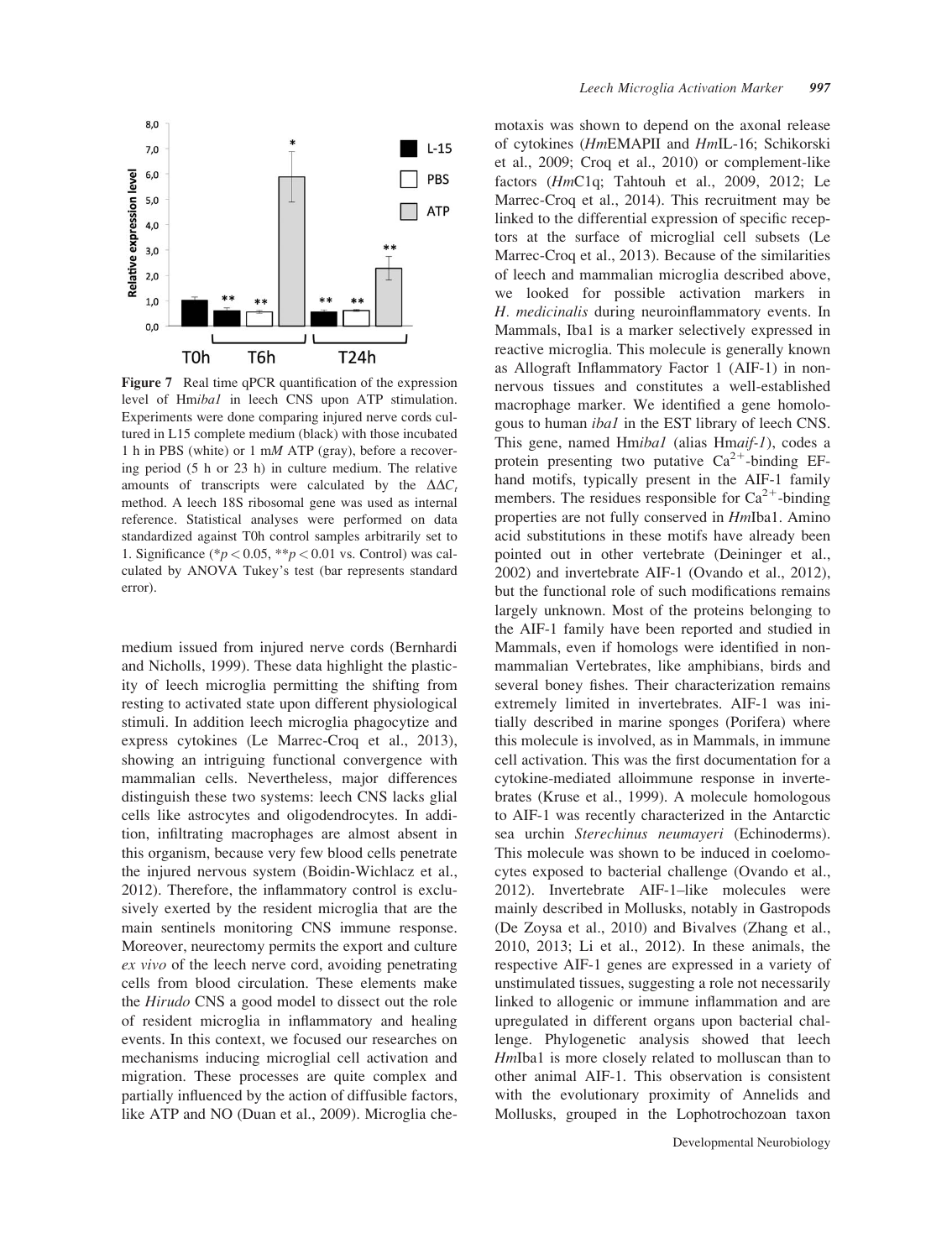(Adoutte et al., 2000). AIF-1 is characterized by a high conservation of the amino acid sequence throughout the evolution of Vertebrates and invertebrates. It suggests that proteins belonging to this family may have similar functions. Further studies will be performed on peripheral tissues of Hirudo to establish if HmIba1 is expressed in macrophage-like cells and if, like in other animals, it is involved in inflammatory response to injury or immune challenge. The works so far published on Invertebrates highlighted the role of AIF-1 in cell-mediated immune response but it is still unclear if any invertebrate AIF-1 acts as an immune-modulating factor in the nervous system, as observed in Vertebrates. In fact, this work is the first report of an AIF-1 molecule in the nervous system of an Invertebrate species.

Immunohistochemistry analysis on whole-mounted nerve cords confirmed the hypothesis of HmIba1 cellspecific expression in leech microglia, since neither other glial cells nor neurons resulted positive for this marker. The constitutive amount of the *HmIba1* protein in naïve CNS was negligible; nevertheless, its level rapidly increases in tissues submitted to experimental injury. A few hours after lesion the protein was mostly present in microglia gathered at the injury site as well as in those located in segmental ganglia. It indicates that axotomy induces a general alert in CNS, inducing the activation of several microglial cells that start producing HmIba1. Since the accumulated microglial cells are not HmIba1 positive in their totality, this molecule, even if specific, does not represent a marker for general microglia activation in leech. Double-immunostaining experiments were performed with anti-gliarin and anti-HmIba1 antibodies, to establish if these two markers colocalize in the microglia. Gliarin is an intermediate filament protein previously described as specifically expressed in leech glial cells (Xu et al., 1999) and upregulated upon CNS bacterial challenge (Vergote et al., 2006). Our results corroborated the presence of gliarin in microglia and showed that it is present in some cells spread into connectives or enveloping neuron bodies in segmental ganglia. The colocalization of the two markers was occasionally observed in connectives. Gliarin is poorly present in naïve CNS; its production slightly increases in samples submitted to axotomy and decreases a few days later. This transient expression may reflect an activation state linked to early cytoskeleton reorganization in microglia of injured tissues. These data indicate that this protein is not a good marker for long-term microglial activation process in connectives. Although not specific, gliarin constitutes the only microglial marker so far described in leech and its colocalization with HmIba1

here evidenced, directly validates this latter as microglial specific factor. Further studies on gliarin will permit to highlight the kinetic and the distribution of this molecule in the different cell types following nerve cord injury.

An interesting element emerging from the data presently reported is that anti-HmIba1 and antigliarin antibodies respectively stain microglial cell subsets that constitute a limited portion of the thousands of cells present in the nerve cord. In addition, even when accumulated at the lesion site, the activated cells are not all positive for these markers. These elements suggest the presence of relative activation states of microglial cells able to become rapidly reactive upon alert signals and reinforce the hypothesis of the presence of functional heterogeneous microglia sub-populations in leech nerve cord, as previously suggested (Tahtouh et al., 2012; Le Marrec-Croq et al., 2013, 2014). Most of these cells might have different functions, reactivity, activation kinetics, or specific recruitment and exert their direct or indirect activity in the repair process without any expression of HmIba1 or gliarin.

To establish if the presence of HmIba1 in leech CNS is modulated by ATP stimulation, we treated the cultured nerve cords with different nucleotide concentrations. Immunohistochemistry experiments showed that ATP globally increases the amount of  $HmIba1<sup>+</sup>$  cells throughout the nerve cord, while it appeared less operative on gliarin expression. HmIba1 production resulted weakly induced by 0.1 mM ATP stimulation but appeared strongly enhanced by 1 mM ATP treatment. In connectives, in particular, the HmIba1-positive cells became elongated and stretched between axons, resembling microglia migrating along fibers. This observation is consistent with a previous report demonstrating that ATP stimulates in a dose-dependent way the movement and migration of microglia towards the lesion site, with a peak of activity at 0.1 mM ATP (Duan et al., 2009). Although such concentration efficiently activates microglia movement, our data show that it poorly affects the production of HmIba1, the latter favored by a higher amount of nucleotide. Interestingly, a similar effect was described in cultured rat microglia where 1 h of treatment with 1  $mM$  ATP greatly enhanced the production and release of MRF1 (alias AIF-1/Iba1; Tanaka and Koike, 2002). These data indicate that ATP plays a crucial role in HmIba1 regulation and constitutes an additional element reinforcing the functional similarity between mammalian and leech microglia. To estimate the effect of ATP treatment on Hmibal gene expression in leech CNS, we performed q-PCR analyses on templates produced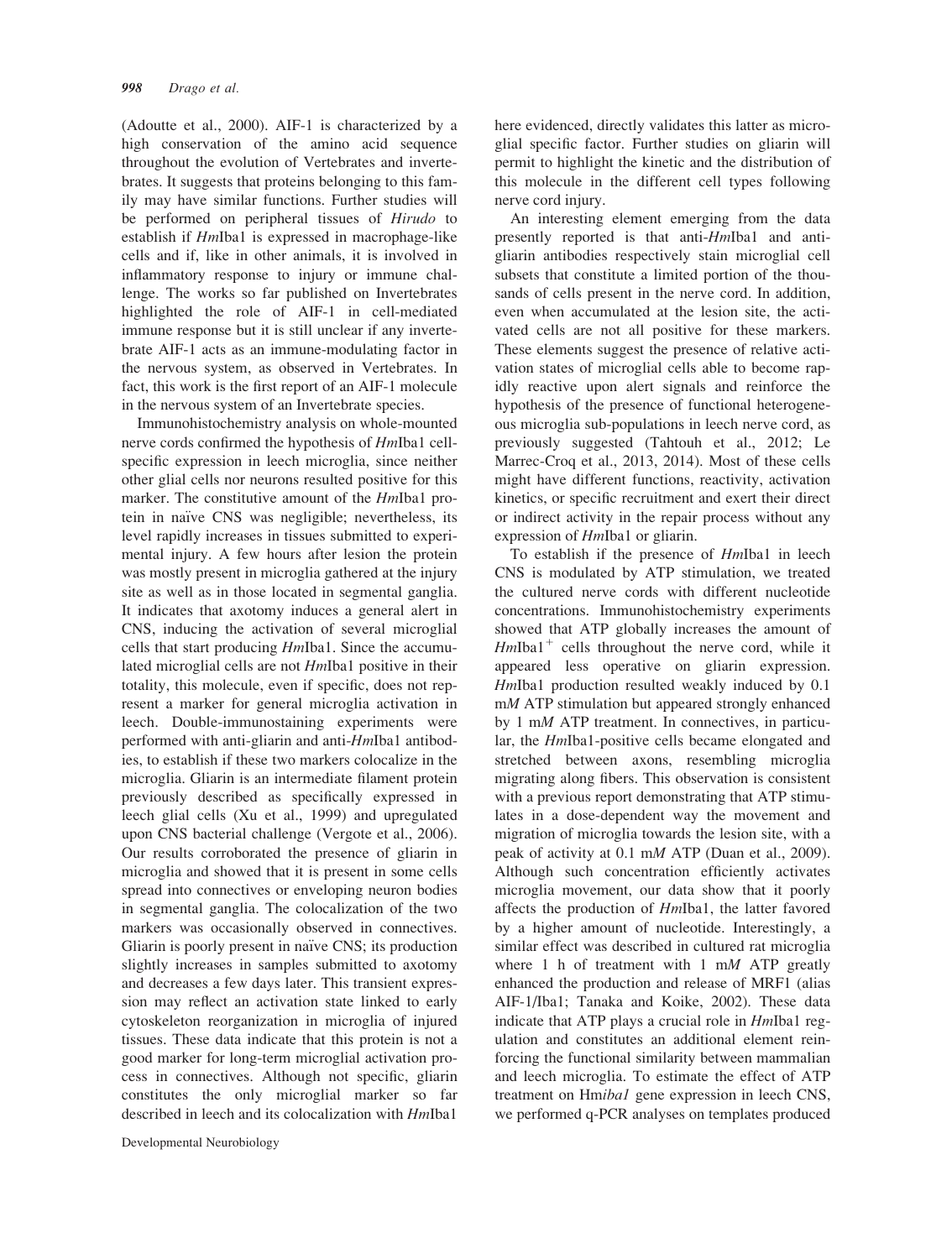from nerve cords exposed to ATP treatment vs. control samples incubated in PBS or left in culture medium.

Results revealed that Hmibal gene is constitutively expressed in leech CNS. This basal transcription rate of mRNA might make microglial cells reactive and ready to produce the protein in the hours following the lesion. The experimental results suggest that the real constitutive amount of Hmiba1 corresponds to that detected at T6h and T24h in control and PBS-treated samples (Fig. 7). The slightly higher amount of transcript observed at T0h might rather be linked to the stress induced in leech by surgery procedure (anesthesia and dissection steps) involving an important rate of injuries and axotomy in CNS. Such initial stress associated to CNS dissection and sample treatment has already been mentioned for microglia issued from rat brain organotypic cultures preparation (Hailer et al., 2005). These events may provoke the release of several alert signals in leech CNS (endogenous ATP, NO, cytokines, ...) inducing a rapid and transient transcription of the Hmibal gene that returns to the basal expression level in cultured nerve cords a few hours later. This physiological process may explain the results obtained for the controls.

A significant increase of RNA level was observed in ATP-treated nerve cords. Such induction of Hmibal transcript remains visible at least up to 24 h after stimulation, indicating a stable expression of the gene probably guaranteeing the production of the molecule in the days subsequent to the activation. These data, however, are in contrast with a previous report indicating that in rat microglia the treatment with 1 mM ATP induces a gradual and significant downregulation of mrf-1 transcripts in the hours following the addition of the nucleotide (Kaya et al., 2002). Such selective suppression would not affect the production and release of the MRF-1 protein that the same authors assert to be strongly enhanced by ATP treatment (Tanaka and Koike, 2002). Recent studies in leech CNS originally showed that ATP was released from giant glial cells (neuroglia) in the connective via innexin channels to activate microglia, presumably through P2Y receptors (Samuels et al., 2010). Further studies will permit to elucidate if, in leech, the ATP-reactive cells might represent a subset of microglia involved in functions specially linked to  $Ca<sup>2+</sup>$  metabolism and sensitive to ATP stimulation by the possible presence of purinergic receptors. Future investigations are necessary to ascertain if leech stimulated microglia are also able to secrete ATP by exocytosis, as recently demonstrated in mammalian cells (Imura et al., 2013). The role of HmIba1 in leech CNS is still undefined, so functional assays will be performed using the recombinant protein to search its interactant(s) in CNS protein extract. In Vertebrates, AIF-1 (Iba1) is known to interact with L-fimbrin, forming complexes in membrane ruffles and phagocytic cups (Ohsawa et al., 2004). A gene homologous to L-fimbrin was identified in the EST library from leech CNS. The study of relationships of HmIba1 with L-fimbrin as well as with other possible interactants will help to understand the role of this factor during microglia activation, migration or phagocytosis events. Further investigations are necessary to identify novel selective microglial markers in leech, to understand their regulation patterns and to study the cross talking events occurring between microglia and neurons. These elements could also introduce new insights about the activation processes and the inflammatory mechanisms in mammalian microglia.

The authors thank Elodie Richard (BioImaging Center of Lille, BICeL-Campus Lille 1) for access to confocal microscopy facilities and technical advice.

#### **REFERENCES**

- Adoutte A, Balavoine G, Lartillot N, Lespinet O, Prud'homme B, de Rosa R. 2000. The new animal phylogeny: Reliability and implications. Proc Natl Acad Sci USA 97:4453–4456.
- Ahmed Z, Shaw G, Sharma VP, Yang C, McGowan E, Dickson DW. 2007. Actin-binding proteins coronin-1a and IBA-1 are effective microglial markers for immunohistochemistry. J Histochem Cytochem 55:687–700.
- Arafah K, Croix D, Vizioli J, Desmons A, Fournier I, Salzet M. 2013. Involvement of nitric oxide through endocannabinoids release in microglia activation during the course of CNS regeneration in the medicinal leech. Glia 61:636–649.
- Bernhardi RV, Nicholls JG. 1999. Transformation of leech microglial cell morphology and properties following coculture with injured central nervous system tissue. J Exp Biol 202 (Pt 6):723–728.
- Beschorner R, Engel S, Mittelbronn M, Adjodah D, Dietz K, Schluesener HJ, Meyermann R. 2000. Differential regulation of the monocytic calcium-binding peptides macrophage-inhibiting factor related protein-8 (MRP8/ S100A8) and allograft inflammatory factor-1 (AIF-1) following human traumatic brain injury. Acta Neuropathol 100:627–634.
- Boidin-Wichlacz C, Vergote D, Slomianny C, Jouy N, Salzet M, Tasiemski A. 2012. Morphological and functional characterization of leech circulating blood cells: role in immunity and neural repair. Cell Mol Life Sci 69: 1717–1731.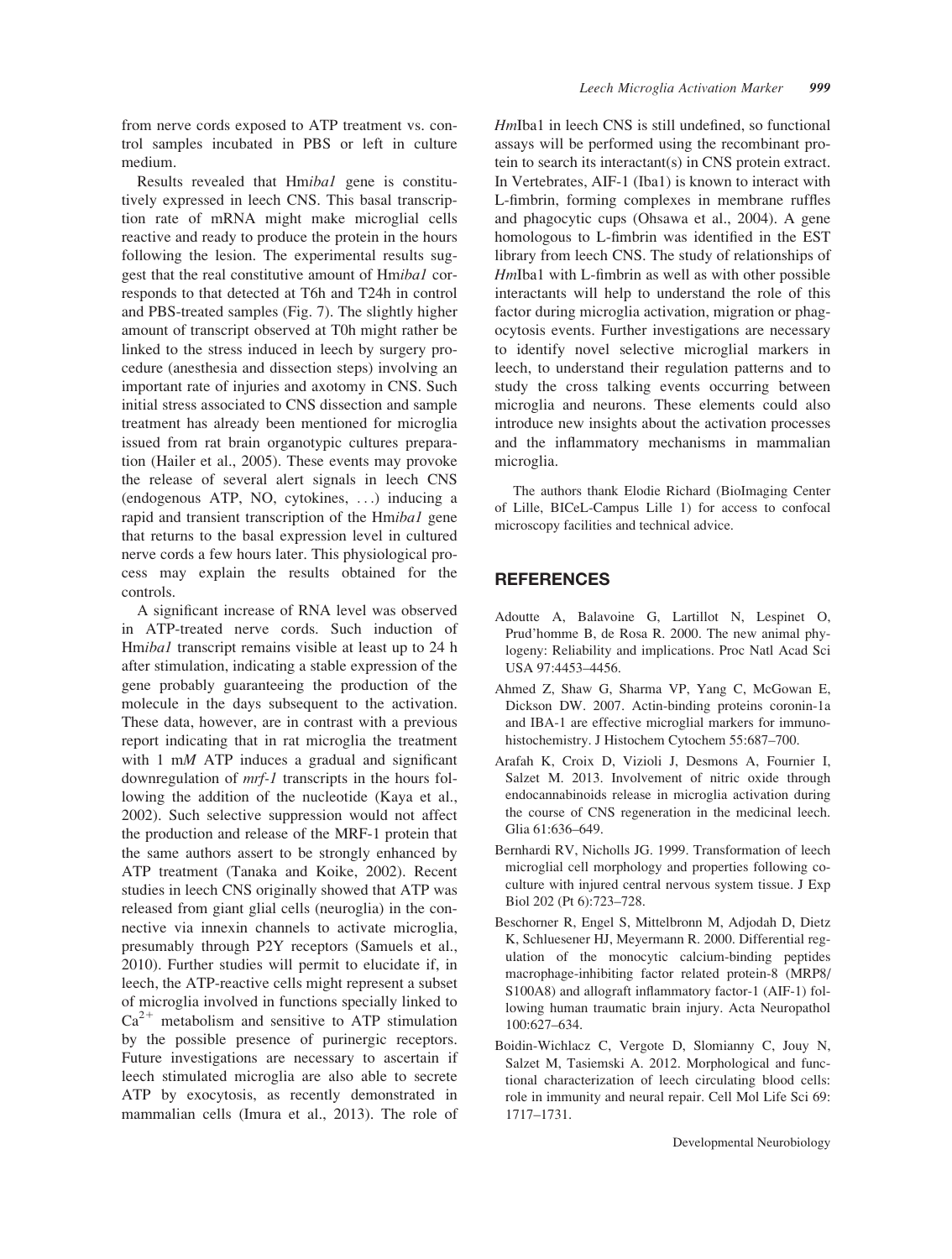- Casimiro I, Chinnasamy P, Sibinga NE. 2013. Genetic inactivation of the allograft inflammatory factor-1 locus. Genesis 51:734–740.
- Chen ZW, Ahren B, Ostenson CG, Cintra A, Bergman T, Moller C, Fuxe K, et al. 1997. Identification, isolation, and characterization of daintain (allograft inflammatory factor 1), a macrophage polypeptide with effects on insulin secretion and abundantly present in the pancreas of prediabetic BB rats. Proc Natl Acad Sci USA 94:13879–13884.
- Coggeshall RE, Fawcett DW. 1964. The fine structure of the central nervous system of the Leech, Hirudo Medicinalis. J Neurophysiol 27:229–289.
- Croq F, Vizioli J, Tuzova M, Tahtouh M, Sautiere PE, Van Camp C, Salzet M, et al. 2010. A homologous form of human interleukin 16 is implicated in microglia recruitment following nervous system injury in leech Hirudo medicinalis. Glia 58:1649–1662.
- De Zoysa M, Nikapitiya C, Kim Y, Oh C, Kang DH, Whang I, Kim SJ, et al. 2010. Allograft inflammatory factor-1 in disk abalone (Haliotis discus discus): molecular cloning, transcriptional regulation against immune challenge and tissue injury. Fish Shellfish Immunol 29: 319–326.
- Deininger MH, Meyermann R, Schluesener HJ. 2002. The allograft inflammatory factor-1 family of proteins. FEBS Lett 514:115–121.
- Deininger MH, Seid K, Engel S, Meyermann R, Schluesener HJ. 2000. Allograft inflammatory factor-1 defines a distinct subset of infiltrating macrophages/ microglial cells in rat and human gliomas. Acta Neuropathol 100:673–680.
- Dijkstra S, Geisert EJ, Gispen WH, Bar PR, Joosten EA. 2000. Up-regulation of CD81 (target of the antiproliferative antibody; TAPA) by reactive microglia and astrocytes after spinal cord injury in the rat. J Comp Neurol 428:266–277.
- Drummond AJ, Ashton B, Buxton S, Cheung M, Cooper A, Duran C, Field M, et al. 2012. Geneious v6.1. Available at: [http://www.geneious.com.](http://www.geneious.com)
- Duan Y, Sahley CL, Muller KJ. 2009. ATP and NO dually control migration of microglia to nerve lesions. Dev Neurobiol 69:60–72.
- Hailer NP, Vogt C, Korf HW, Dehghani F. 2005. Interleukin-1beta exacerbates and interleukin-1 receptor antagonist attenuates neuronal injury and microglial activation after excitotoxic damage in organotypic hippocampal slice cultures. Eur J Neurosci 21:2347–2360.
- Imura Y, Morizawa Y, Komatsu R, Shibata K, Shinozaki Y, Kasai H, Moriishi K, Moriyama Y, Koizumi S. 2013. Microglia release ATP by exocytosis. Glia 61:1320– 1330.
- Ito D, Imai Y, Ohsawa K, Nakajima K, Fukuuchi Y, Kohsaka S. 1998. Microglia-specific localisation of a novel calcium binding protein, Iba1. Brain Res Mol Brain Res 57:1–9.
- Jansen JK, Nicholls JG. 1972. Regeneration and changes in synaptic connections between individual nerve cells in the central nervous system of the leech. Proc Natl Acad Sci USA 69:636–639.
- Kato H, Tanaka S, Oikawa T, Koike T, Takahashi A, Itoyama Y. 2000. Expression of microglial response factor-1 in microglia and macrophages following cerebral ischemia in the rat. Brain Res 882:206–211.
- Kaya N, Tanaka S, Koike T. 2002. ATP selectively suppresses the synthesis of the inflammatory protein microglial response factor (MRF)-1 through Ca(2+) influx via P2X(7) receptors in cultured microglia. Brain Res 952:86–97.
- Kettenmann H, Hanisch UK, Noda M, Verkhratsky A. 2011. Physiology of microglia. Physiol Rev 91:461–553.
- Kruse M, Steffen R, Batel R, Muller IM, Muller WE. 1999. Differential expression of allograft inflammatory factor 1 and of glutathione peroxidase during auto- and allograft response in marine sponges. J Cell Sci 112 (Pt 23):4305– 4313.
- Le Marrec-Croq F, Drago F, Vizioli J, Sautiere PE, Lefebvre C. 2013. The leech nervous system: A valuable model to study the microglia involvement in regenerative processes. Clin Dev Immunol 2013:274019.
- Le Marrec-Croq F, Garcon-Bocquet A, Vizioli J, VanCamp C, Drago F, Franck J, Wisztorski M, et al. 2014. Calreticulin contributes to C1q-dependent recruitment of microglia in the leech Hirudo medicinalis following a CNS injury. Medical Science Monitor 20:644–653.
- Li J, Chen J, Zhang Y, Yu Z. 2012. Expression of allograft inflammatory factor-1 (AIF-1) in response to bacterial challenge and tissue injury in the pearl oyster, Pinctada martensii. Fish Shellfish Immunol 34:365–371.
- Livak KJ, Schmittgen TD. 2001. Analysis of relative gene expression data using real-time quantitative PCR and the 2(-Delta Delta C(T)) Method. Methods 25:402–408.
- Luthi TE, Brodbeck DL, Jeno P. 1994. Identification of a 70 kD protein with sequence homology to squid neurofilament protein in glial cells of the leech CNS. J Neurobiol 25:70–82.
- Macagno ER, Gaasterland T, Edsall L, Bafna V, Soares MB, Scheetz T, Casavant T, et al. 2010. Construction of a medicinal leech transcriptome database and its application to the identification of leech homologs of neural and innate immune genes. BMC Genomics 11:407.
- Miller AM, Stella N. 2009. Microglial cell migration stimulated by ATP and C5a involve distinct molecular mechanisms: Quantification of migration by a novel nearinfrared method. Glia 57:875–883.
- Morgese VJ, Elliott EJ, Muller KJ. 1983. Microglial movement to sites of nerve lesion in the leech CNS. Brain Res 272:166–170.
- Ngu EM, Sahley CL, Muller KJ. 2007. Reduced axon sprouting after treatment that diminishes microglia accumulation at lesions in the leech CNS. J Comp Neurol 503:101–109.
- Ohsawa K, Imai Y, Kanazawa H, Sasaki Y, Kohsaka S. 2000. Involvement of Iba1 in membrane ruffling and phagocytosis of macrophages/microglia. J Cell Sci 113 (Pt 17):3073–3084.
- Ohsawa K, Imai Y, Sasaki Y, Kohsaka S. 2004. Microglia/ macrophage-specific protein Iba1 binds to fimbrin and

Developmental Neurobiology